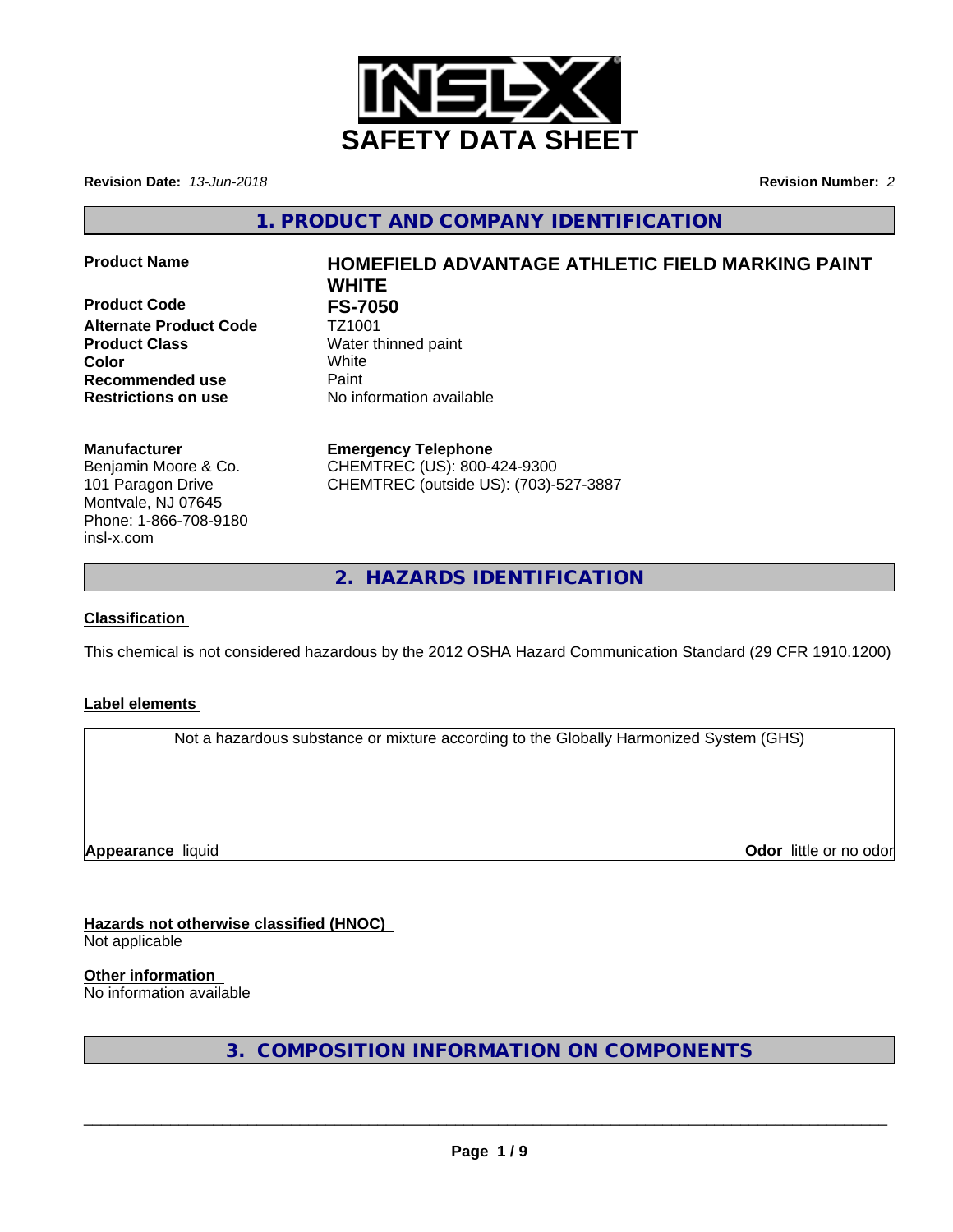| <b>Chemical name</b> | <b>CAS No.</b> | Weight-% |
|----------------------|----------------|----------|
| Kaolin               | 1332-58-7      | . J      |
| Titanium dioxide     | 13463-67-7     |          |
| ∟imestone            | 1317-65-3      |          |
| Diatomaceous earth   | 61790-53-2     | v        |

|                                                  | 4. FIRST AID MEASURES                                                                                    |
|--------------------------------------------------|----------------------------------------------------------------------------------------------------------|
| <b>General Advice</b>                            | No hazards which require special first aid measures.                                                     |
| <b>Eye Contact</b>                               | Rinse thoroughly with plenty of water for at least 15 minutes and consult a<br>physician.                |
| <b>Skin Contact</b>                              | Wash off immediately with soap and plenty of water while removing all<br>contaminated clothes and shoes. |
| <b>Inhalation</b>                                | Move to fresh air. If symptoms persist, call a physician.                                                |
| Ingestion                                        | Clean mouth with water and afterwards drink plenty of water. Consult a physician<br>if necessary.        |
| <b>Most Important</b><br><b>Symptoms/Effects</b> | None known.                                                                                              |
| <b>Notes To Physician</b>                        | Treat symptomatically.                                                                                   |
|                                                  |                                                                                                          |

**5. FIRE-FIGHTING MEASURES**

| <b>Suitable Extinguishing Media</b>                                              | Use extinguishing measures that are appropriate to local<br>circumstances and the surrounding environment.                                   |
|----------------------------------------------------------------------------------|----------------------------------------------------------------------------------------------------------------------------------------------|
| <b>Protective Equipment And Precautions For</b><br><b>Firefighters</b>           | As in any fire, wear self-contained breathing apparatus<br>pressure-demand, MSHA/NIOSH (approved or equivalent)<br>and full protective gear. |
| <b>Specific Hazards Arising From The Chemical</b>                                | Closed containers may rupture if exposed to fire or<br>extreme heat.                                                                         |
| <b>Sensitivity To Mechanical Impact</b>                                          | No.                                                                                                                                          |
| <b>Sensitivity To Static Discharge</b>                                           | No.                                                                                                                                          |
| <b>Flash Point Data</b><br>Flash Point (°F)<br>Flash Point (°C)<br><b>Method</b> | Not applicable<br>Not applicable<br>Not applicable                                                                                           |
| <b>Flammability Limits In Air</b>                                                |                                                                                                                                              |
| Lower flammability limit:                                                        | Not applicable                                                                                                                               |
|                                                                                  |                                                                                                                                              |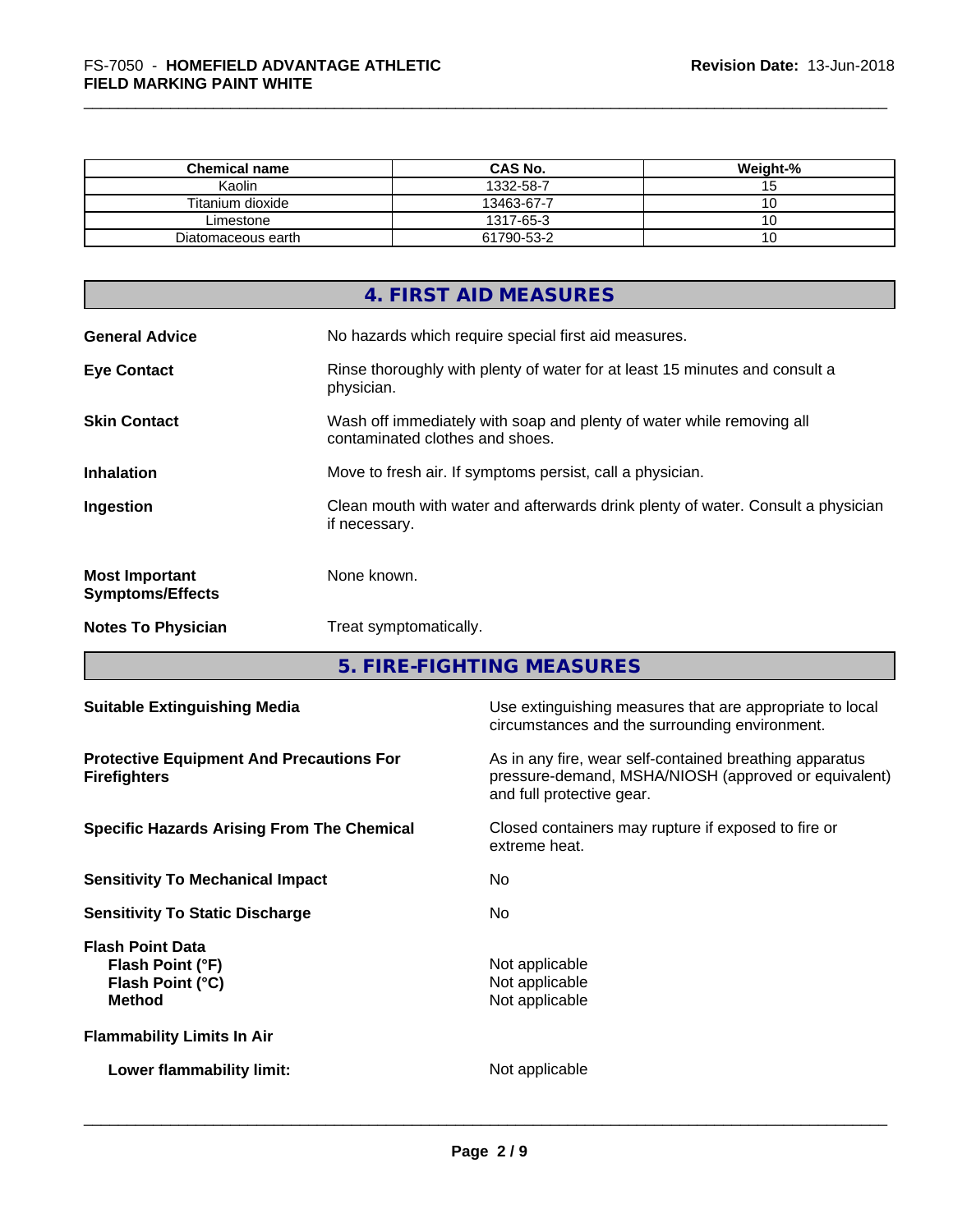## **Upper flammability limit:** Not applicable

| NFPA         | Health: | <b>Flammability: 0</b> | <b>Instability: 0</b> | <b>Special: Not Applicable</b> |  |
|--------------|---------|------------------------|-----------------------|--------------------------------|--|
| NIEDA LANANA |         |                        |                       |                                |  |

## **NFPA Legend**

- 0 Not Hazardous
- 1 Slightly
- 2 Moderate
- 3 High
- 4 Severe

*The ratings assigned are only suggested ratings, the contractor/employer has ultimate responsibilities for NFPA ratings where this system is used.*

*Additional information regarding the NFPA rating system is available from the National Fire Protection Agency (NFPA) at www.nfpa.org.*

# **6. ACCIDENTAL RELEASE MEASURES**

| <b>Personal Precautions</b>      | Avoid contact with skin, eyes and clothing. Ensure adequate ventilation.                                                                                                         |
|----------------------------------|----------------------------------------------------------------------------------------------------------------------------------------------------------------------------------|
| <b>Other Information</b>         | Prevent further leakage or spillage if safe to do so.                                                                                                                            |
| <b>Environmental precautions</b> | See Section 12 for additional Ecological Information.                                                                                                                            |
| <b>Methods for Cleaning Up</b>   | Soak up with inert absorbent material. Sweep up and shovel into suitable<br>containers for disposal.                                                                             |
|                                  | 7. HANDLING AND STORAGE                                                                                                                                                          |
| <b>Handling</b>                  | Avoid contact with skin, eyes and clothing. Avoid breathing vapors, spray mists or<br>sanding dust. In case of insufficient ventilation, wear suitable respiratory<br>equipment. |
| <b>Storage</b>                   | Keep container tightly closed. Keep out of the reach of children.                                                                                                                |
| <b>Incompatible Materials</b>    | No information available                                                                                                                                                         |

# **8. EXPOSURE CONTROLS/PERSONAL PROTECTION**

## **Exposure Limits**

| <b>Chemical name</b> | <b>ACGIH TLV</b>           | <b>OSHA PEL</b>            |
|----------------------|----------------------------|----------------------------|
| Kaolin               | 2 mg/m <sup>3</sup> - TWA  | 15 mg/m $3$ - TWA          |
|                      |                            | $5 \text{ mg/m}^3$ - TWA   |
| Titanium dioxide     | 10 mg/m <sup>3</sup> - TWA | 15 mg/m <sup>3</sup> - TWA |
| Limestone            | N/E                        | 15 mg/m <sup>3</sup> - TWA |
|                      |                            | $5 \text{ ma/m}^3$ - TWA   |
| Diatomaceous earth   | N/E                        |                            |
|                      |                            | 20 mppcf - TWA             |

## **Legend**

ACGIH - American Conference of Governmental Industrial Hygienists Exposure Limits

OSHA - Occupational Safety & Health Administration Exposure Limits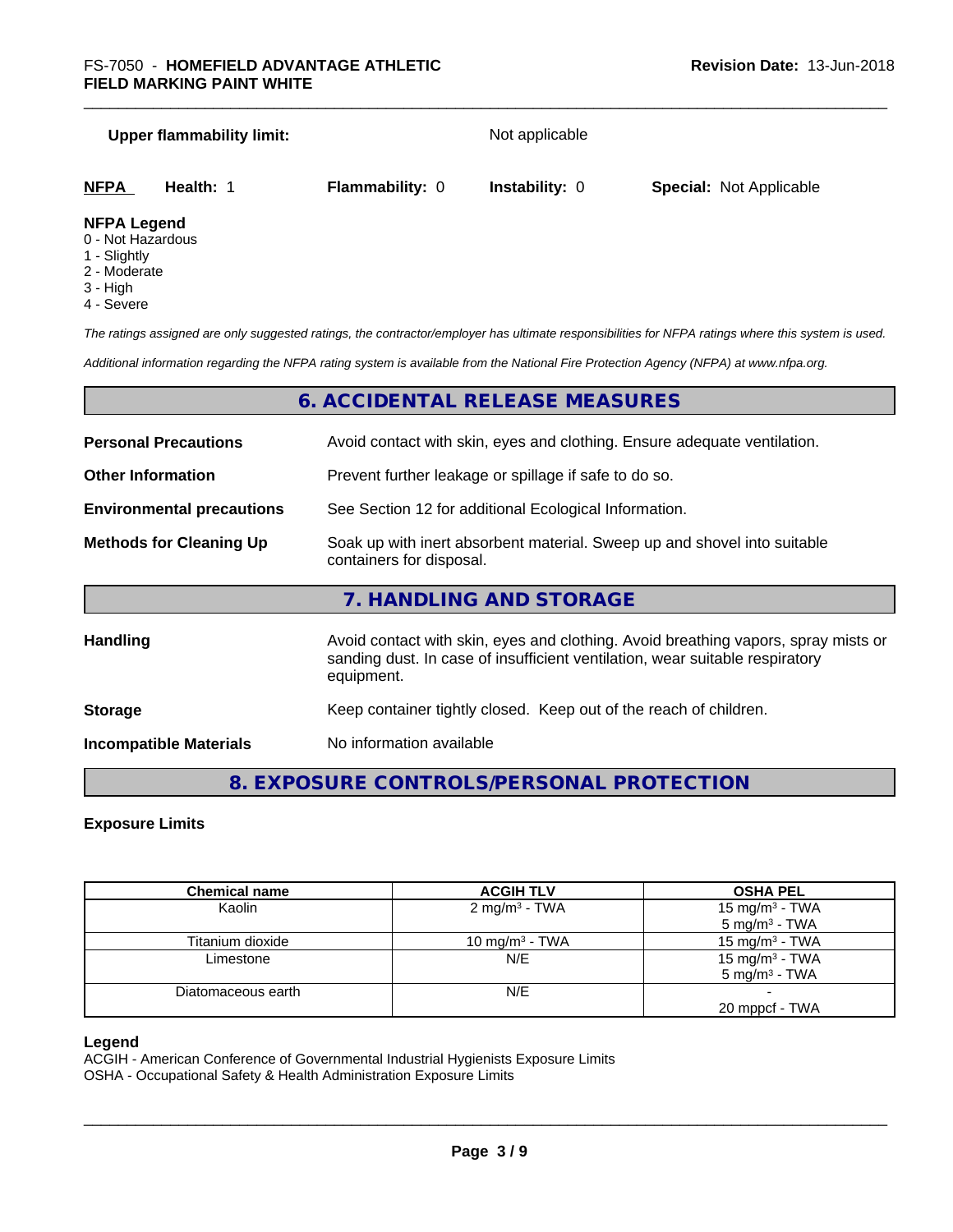# N/E - Not Established

| <b>Engineering Measures</b>          | Ensure adequate ventilation, especially in confined areas.                                                                          |
|--------------------------------------|-------------------------------------------------------------------------------------------------------------------------------------|
| <b>Personal Protective Equipment</b> |                                                                                                                                     |
| <b>Eye/Face Protection</b>           | Safety glasses with side-shields.                                                                                                   |
| <b>Skin Protection</b>               | Protective gloves and impervious clothing.                                                                                          |
| <b>Respiratory Protection</b>        | In case of insufficient ventilation wear suitable respiratory equipment.                                                            |
| <b>Hygiene Measures</b>              | Avoid contact with skin, eyes and clothing. Remove and wash contaminated<br>clothing before re-use. Wash thoroughly after handling. |

# **9. PHYSICAL AND CHEMICAL PROPERTIES**

| Appearance                           | liquid                   |
|--------------------------------------|--------------------------|
| Odor                                 | little or no odor        |
| <b>Odor Threshold</b>                | No information available |
| Density (Ibs/gal)                    | $10.9 - 11.3$            |
| <b>Specific Gravity</b>              | $1.32 - 1.36$            |
| рH                                   | No information available |
| <b>Viscosity (cps)</b>               | No information available |
| Solubility(ies)                      | No information available |
| <b>Water solubility</b>              | No information available |
| <b>Evaporation Rate</b>              | No information available |
| Vapor pressure @20 °C (kPa)          | No information available |
| Vapor density                        | No information available |
| Wt. % Solids                         | $40 - 50$                |
| Vol. % Solids                        | $20 - 30$                |
| Wt. % Volatiles                      | $50 - 60$                |
| Vol. % Volatiles                     | $70 - 80$                |
| <b>VOC Regulatory Limit (g/L)</b>    | < 50                     |
| <b>Boiling Point (°F)</b>            | 212                      |
| <b>Boiling Point (°C)</b>            | 100                      |
| <b>Freezing Point (°F)</b>           | 32                       |
| <b>Freezing Point (°C)</b>           | 0                        |
| Flash Point (°F)                     | Not applicable           |
| Flash Point (°C)                     | Not applicable           |
| <b>Method</b>                        | Not applicable           |
| <b>Flammability (solid, gas)</b>     | Not applicable           |
| <b>Upper flammability limit:</b>     | Not applicable           |
| Lower flammability limit:            | Not applicable           |
| <b>Autoignition Temperature (°F)</b> | No information available |
| <b>Autoignition Temperature (°C)</b> | No information available |
| Decomposition Temperature (°F)       | No information available |
| Decomposition Temperature (°C)       | No information available |
| <b>Partition coefficient</b>         | No information available |

# **10. STABILITY AND REACTIVITY**

**Reactivity Not Applicable** Not Applicable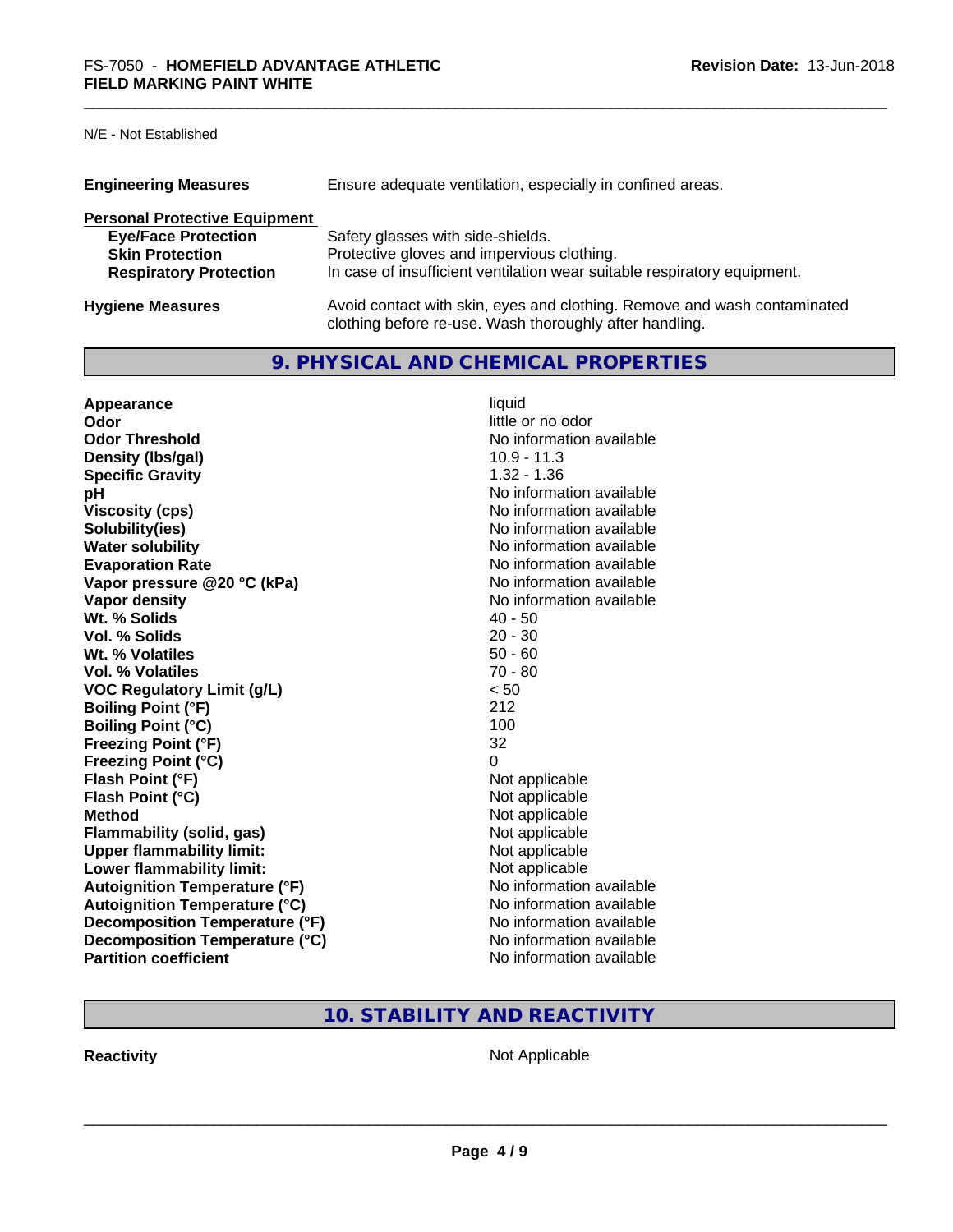| <b>Chemical Stability</b>               | Stable under normal conditions.          |
|-----------------------------------------|------------------------------------------|
| <b>Conditions to avoid</b>              | Prevent from freezing.                   |
| <b>Incompatible Materials</b>           | No materials to be especially mentioned. |
| <b>Hazardous Decomposition Products</b> | None under normal use.                   |
| Possibility of hazardous reactions      | None under normal conditions of use.     |

# **11. TOXICOLOGICAL INFORMATION**

| <b>Product Information</b>                                                                                                                                                                                                                                                                                                                                                     |                                                                                                                                                                                                                                                                                                                                                                                                                                                                                                                                                                                  |
|--------------------------------------------------------------------------------------------------------------------------------------------------------------------------------------------------------------------------------------------------------------------------------------------------------------------------------------------------------------------------------|----------------------------------------------------------------------------------------------------------------------------------------------------------------------------------------------------------------------------------------------------------------------------------------------------------------------------------------------------------------------------------------------------------------------------------------------------------------------------------------------------------------------------------------------------------------------------------|
| Information on likely routes of exposure                                                                                                                                                                                                                                                                                                                                       |                                                                                                                                                                                                                                                                                                                                                                                                                                                                                                                                                                                  |
| <b>Principal Routes of Exposure</b>                                                                                                                                                                                                                                                                                                                                            | Eye contact, skin contact and inhalation.                                                                                                                                                                                                                                                                                                                                                                                                                                                                                                                                        |
| <b>Acute Toxicity</b>                                                                                                                                                                                                                                                                                                                                                          |                                                                                                                                                                                                                                                                                                                                                                                                                                                                                                                                                                                  |
| <b>Product Information</b>                                                                                                                                                                                                                                                                                                                                                     | No information available                                                                                                                                                                                                                                                                                                                                                                                                                                                                                                                                                         |
|                                                                                                                                                                                                                                                                                                                                                                                | Symptoms related to the physical, chemical and toxicological characteristics                                                                                                                                                                                                                                                                                                                                                                                                                                                                                                     |
| <b>Symptoms</b>                                                                                                                                                                                                                                                                                                                                                                | No information available                                                                                                                                                                                                                                                                                                                                                                                                                                                                                                                                                         |
|                                                                                                                                                                                                                                                                                                                                                                                | Delayed and immediate effects as well as chronic effects from short and long-term exposure                                                                                                                                                                                                                                                                                                                                                                                                                                                                                       |
| Eye contact<br><b>Skin contact</b><br><b>Inhalation</b><br>Ingestion<br><b>Sensitization</b><br><b>Neurological Effects</b><br><b>Mutagenic Effects</b><br><b>Reproductive Effects</b><br><b>Developmental Effects</b><br><b>Target organ effects</b><br><b>STOT - single exposure</b><br><b>STOT - repeated exposure</b><br>Other adverse effects<br><b>Aspiration Hazard</b> | May cause slight irritation.<br>Substance may cause slight skin irritation. Prolonged or repeated contact may dry<br>skin and cause irritation.<br>May cause irritation of respiratory tract.<br>Ingestion may cause gastrointestinal irritation, nausea, vomiting and diarrhea.<br>No information available<br>No information available.<br>No information available.<br>No information available.<br>No information available.<br>No information available.<br>No information available.<br>No information available.<br>No information available.<br>No information available |
| <b>Numerical measures of toxicity</b>                                                                                                                                                                                                                                                                                                                                          |                                                                                                                                                                                                                                                                                                                                                                                                                                                                                                                                                                                  |
| <b>ATEmix (oral)</b>                                                                                                                                                                                                                                                                                                                                                           | 114830                                                                                                                                                                                                                                                                                                                                                                                                                                                                                                                                                                           |
| <b>Component Information</b>                                                                                                                                                                                                                                                                                                                                                   |                                                                                                                                                                                                                                                                                                                                                                                                                                                                                                                                                                                  |
| Kaolin<br>LD50 Oral: $>$ 5000 mg/kg (Rat)<br>Titanium dioxide<br>LD50 Oral: > 10000 mg/kg (Rat)                                                                                                                                                                                                                                                                                |                                                                                                                                                                                                                                                                                                                                                                                                                                                                                                                                                                                  |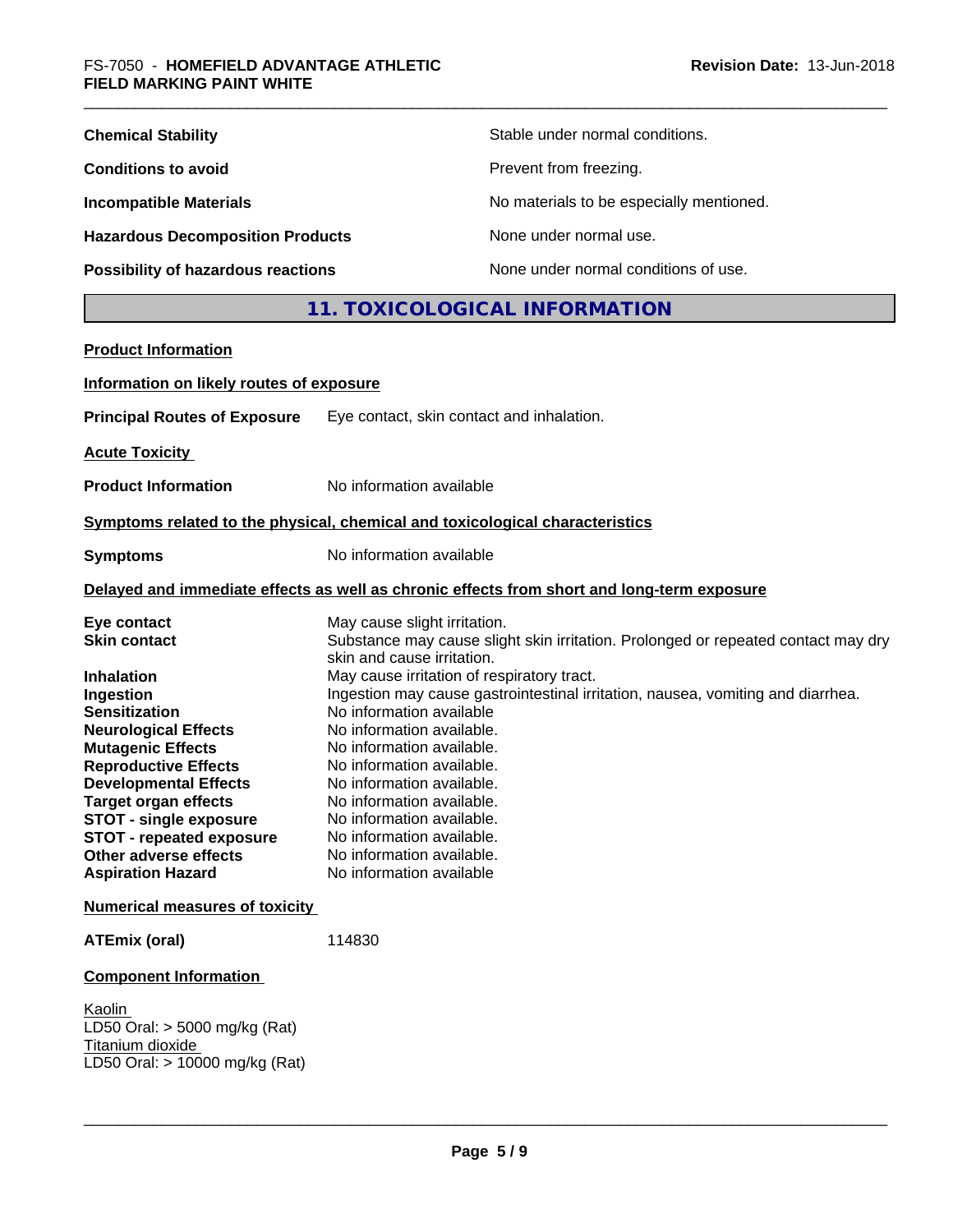## **Carcinogenicity**

*The information below indicateswhether each agency has listed any ingredient as a carcinogen:.*

| <b>Chemical</b><br>name             | <b>IARC</b>                    | <b>NTP</b> | ດເ⊔າ<br>שטש |
|-------------------------------------|--------------------------------|------------|-------------|
|                                     | .<br>2B<br>: Human<br>Possible |            | Listed      |
| $-1$<br>, dioxide<br><b>itanium</b> | Carcinoɑen                     |            |             |

• Although IARC has classified titanium dioxide as possibly carcinogenic to humans (2B), their summary concludes: "No significant exposure to titanium dioxide is thought to occur during the use of products in which titanium dioxide is bound to other materials, such as paint."

#### **Legend**

IARC - International Agency for Research on Cancer NTP - National Toxicity Program OSHA - Occupational Safety & Health Administration

**12. ECOLOGICAL INFORMATION**

# **Ecotoxicity Effects**

The environmental impact of this product has not been fully investigated.

## **Product Information**

#### **Acute Toxicity to Fish**

No information available

#### **Acute Toxicity to Aquatic Invertebrates**

No information available

#### **Acute Toxicity to Aquatic Plants**

No information available

#### **Persistence / Degradability**

No information available.

#### **Bioaccumulation**

No information available.

#### **Mobility in Environmental Media**

No information available.

#### **Ozone**

No information available

## **Component Information**

## **Acute Toxicity to Fish**

No information available Titanium dioxide  $LC50:$  > 1000 mg/L (Fathead Minnow - 96 hr.)

#### **Acute Toxicity to Aquatic Invertebrates**

No information available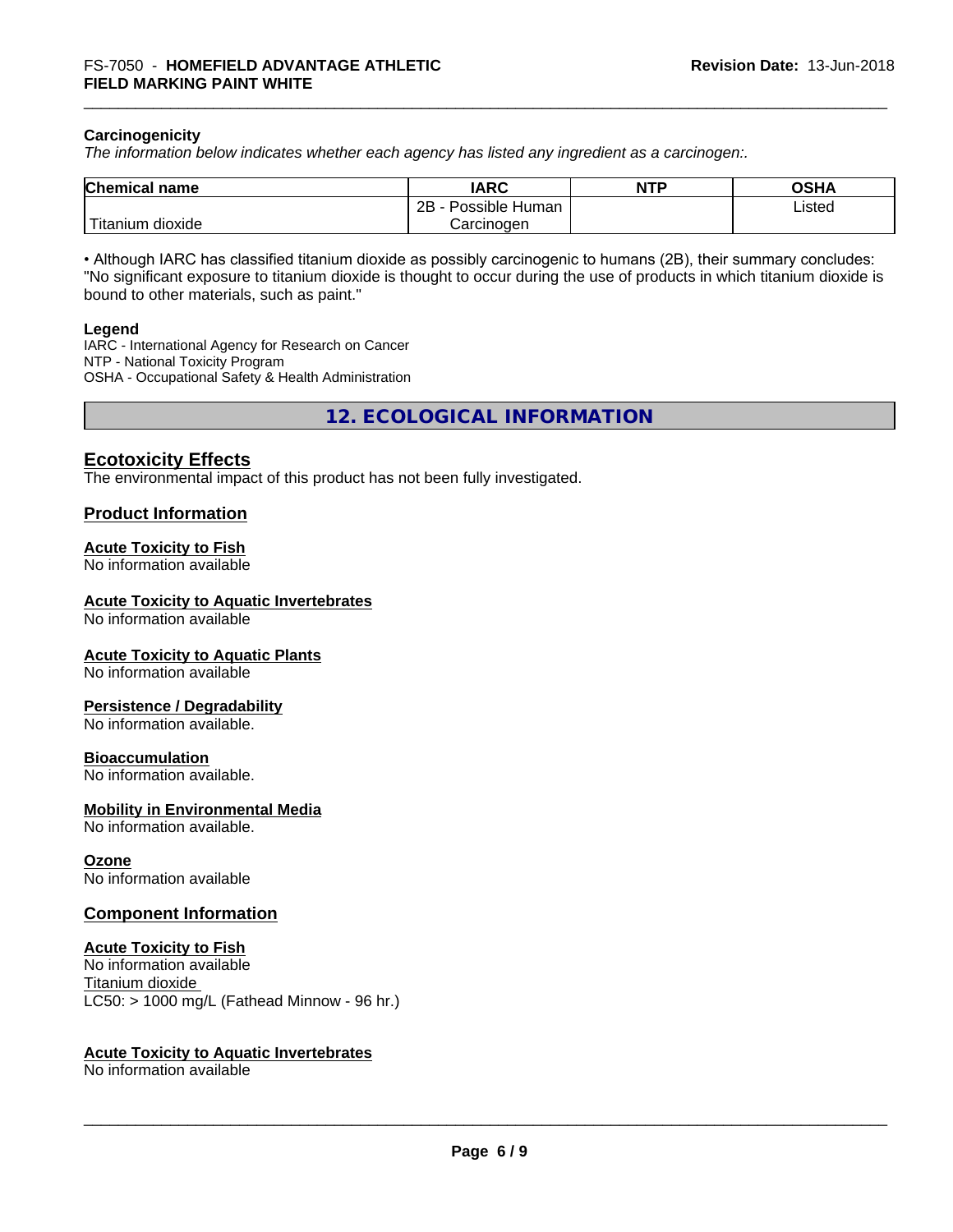## **Acute Toxicity to Aquatic Plants**

No information available

|                                                  | 13. DISPOSAL CONSIDERATIONS                                                                                                                                                                                               |
|--------------------------------------------------|---------------------------------------------------------------------------------------------------------------------------------------------------------------------------------------------------------------------------|
| <b>Waste Disposal Method</b>                     | Dispose of in accordance with federal, state, and local regulations. Local<br>requirements may vary, consult your sanitation department or state-designated<br>environmental protection agency for more disposal options. |
|                                                  | 14. TRANSPORT INFORMATION                                                                                                                                                                                                 |
| <b>DOT</b>                                       | Not regulated                                                                                                                                                                                                             |
| <b>ICAO/IATA</b>                                 | Not regulated                                                                                                                                                                                                             |
| <b>IMDG / IMO</b>                                | Not regulated                                                                                                                                                                                                             |
|                                                  | <b>15. REGULATORY INFORMATION</b>                                                                                                                                                                                         |
| <b>International Inventories</b>                 |                                                                                                                                                                                                                           |
| <b>TSCA: United States</b><br><b>DSL: Canada</b> | Yes - All components are listed or exempt.<br>Yes - All components are listed or exempt.                                                                                                                                  |

One or more component is listed on NDSL.

# **Federal Regulations**

| SARA 311/312 hazardous categorization |    |  |
|---------------------------------------|----|--|
| Acute health hazard                   | Nο |  |
| <b>Chronic Health Hazard</b>          | Nο |  |
| Fire hazard                           | Nο |  |
| Sudden release of pressure hazard     | No |  |
| <b>Reactive Hazard</b>                | No |  |

## **SARA 313**

Section 313 of Title III of the Superfund Amendments and Reauthorization Act of 1986 (SARA). This product contains a chemical or chemicals which are subject to the reporting requirements of the Act and Title 40 of the Code of Federal Regulations, Part 372:

*None*

**Clean Air Act,Section 112 Hazardous Air Pollutants (HAPs) (see 40 CFR 61)** This product contains the following HAPs:

*None*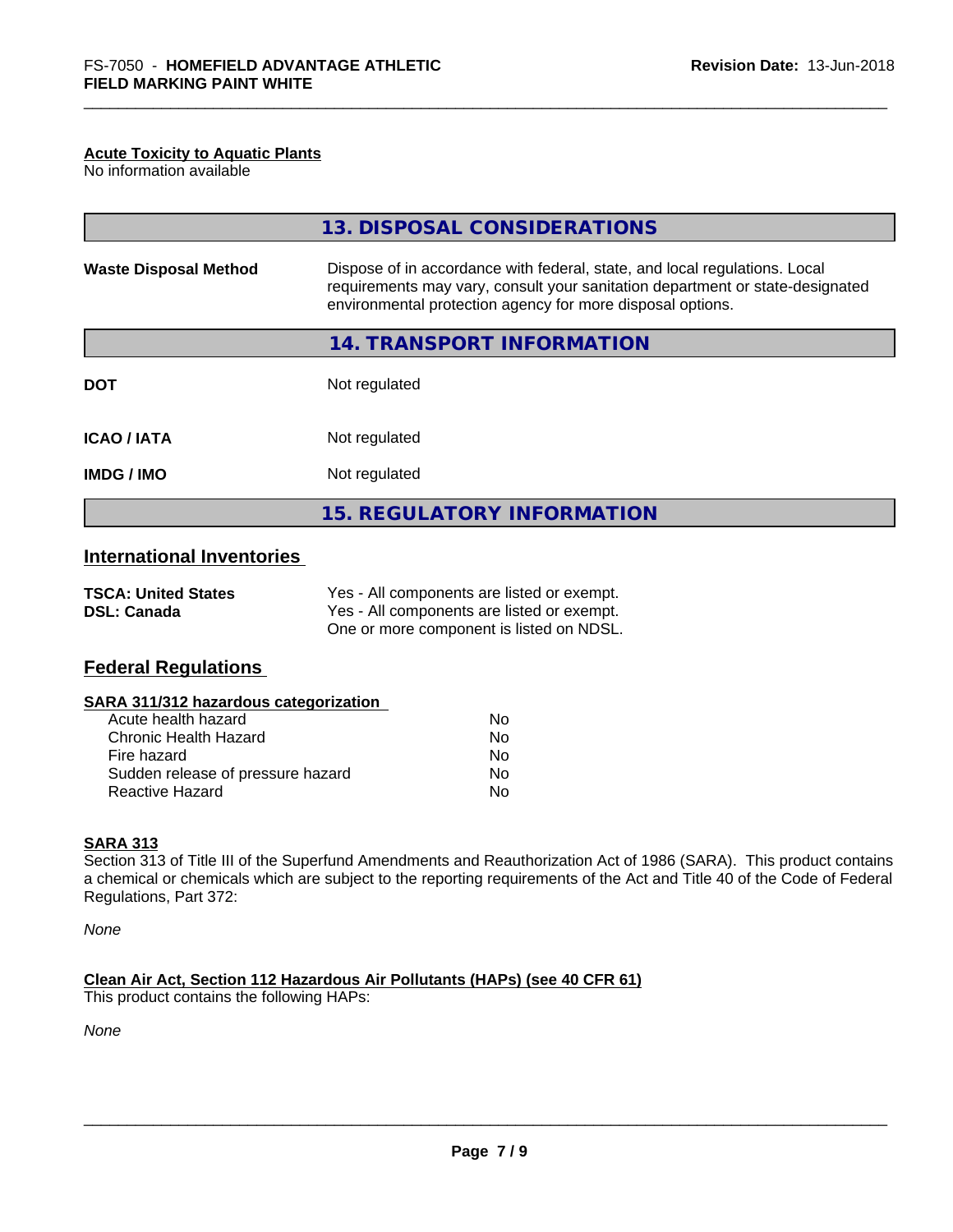# **US State Regulations**

### **California Proposition 65**

**AVIMARNING:** Cancer and Reproductive Harm– www.P65warnings.ca.gov

### **State Right-to-Know**

| <b>Chemical name</b> | <b>Massachusetts</b> | <b>New Jersey</b> | Pennsylvania |
|----------------------|----------------------|-------------------|--------------|
| Kaolin               |                      |                   |              |
| Titanium dioxide     |                      |                   |              |
| Limestone            |                      |                   |              |
| Diatomaceous earth   |                      |                   |              |

#### **Legend**

X - Listed

| <b>16. OTHER INFORMATION</b>                                                                                                    |           |                        |                      |          |  |
|---------------------------------------------------------------------------------------------------------------------------------|-----------|------------------------|----------------------|----------|--|
| HMIS -                                                                                                                          | Health: 1 | <b>Flammability: 0</b> | <b>Reactivity: 0</b> | $PPE: -$ |  |
| <b>HMIS Legend</b><br>0 - Minimal Hazard<br>1 - Slight Hazard<br>2 - Moderate Hazard<br>3 - Serious Hazard<br>4 - Severe Hazard |           |                        |                      |          |  |

\* - Chronic Hazard

X - Consult your supervisor or S.O.P. for "Special" handling instructions.

*Note: The PPE rating has intentionally been left blank. Choose appropriate PPE that will protect employees from the hazards the material will present under the actual normal conditions of use.*

*Caution: HMISÒ ratings are based on a 0-4 rating scale, with 0 representing minimal hazards or risks, and 4 representing significant hazards or risks. Although HMISÒ ratings are not required on MSDSs under 29 CFR 1910.1200, the preparer, has chosen to provide them. HMISÒ ratings are to be used only in conjunction with a fully implemented HMISÒ program by workers who have received appropriate HMISÒ training. HMISÒ is a registered trade and service mark of the NPCA. HMISÒ materials may be purchased exclusively from J. J. Keller (800) 327-6868.*

 **WARNING!** If you scrape, sand, or remove old paint, you may release lead dust. LEAD IS TOXIC. EXPOSURE TO LEAD DUST CAN CAUSE SERIOUS ILLNESS, SUCH AS BRAIN DAMAGE, ESPECIALLY IN CHILDREN. PREGNANT WOMEN SHOULD ALSO AVOID EXPOSURE. Wear a NIOSH approved respirator to control lead exposure. Clean up carefully with a HEPA vacuum and a wet mop. Before you start, find out how to protect yourself and your family by contacting the National Lead Information Hotline at 1-800-424-LEAD or log on to www.epa.gov/lead.

| <b>Prepared By</b>    | <b>Product Stewardship Department</b><br>Benjamin Moore & Co.<br>101 Paragon Drive<br>Montvale, NJ 07645<br>800-225-5554 |
|-----------------------|--------------------------------------------------------------------------------------------------------------------------|
| <b>Revision Date:</b> | 13-Jun-2018                                                                                                              |